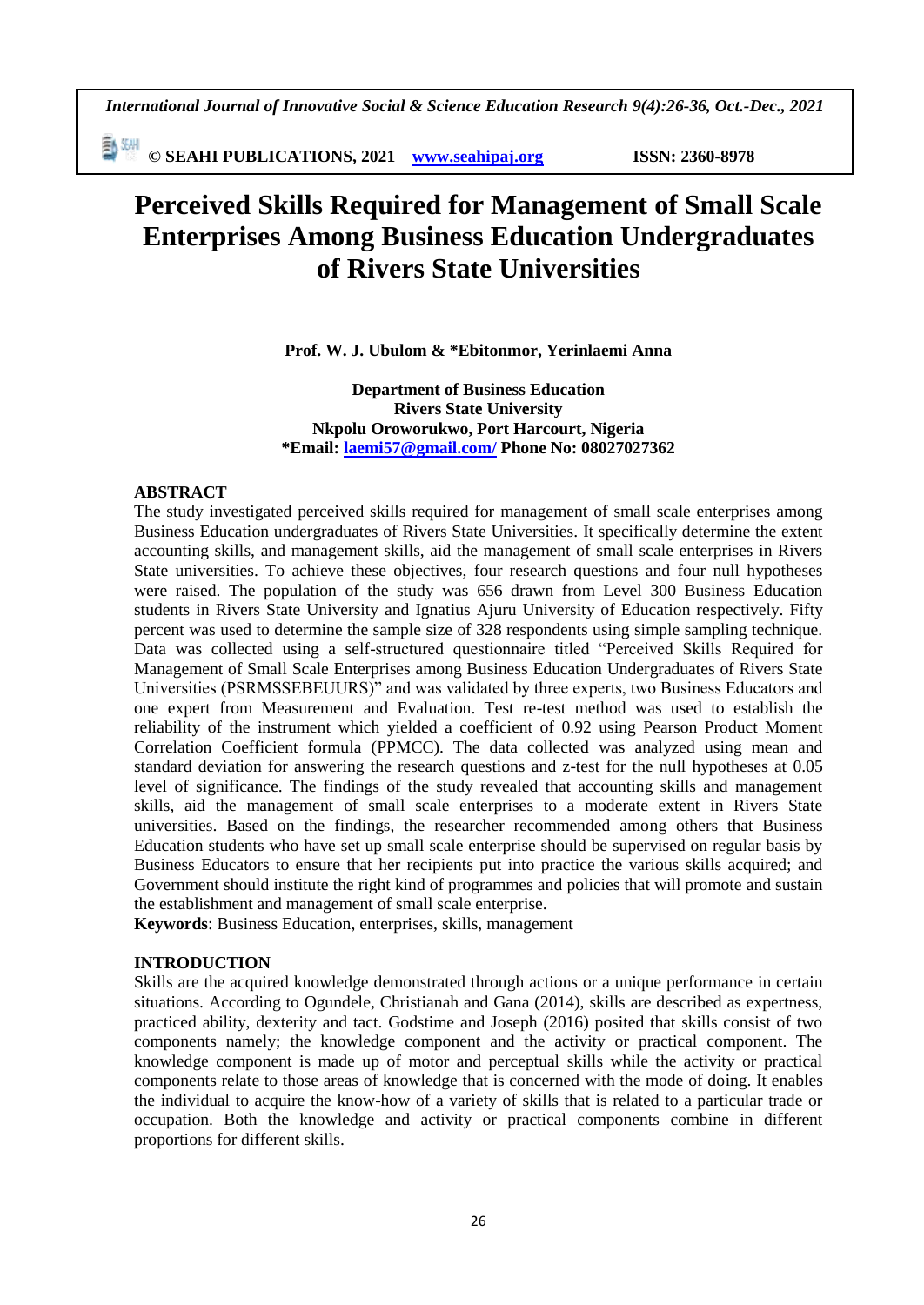Business Education as a specialized area of Vocational Education provides the necessary skills that enable its recipients with the intellectual and professional background to adapt to changing situation in the world of work. According to Akpotowoh and Amahi (2006), the skills required in Business Education programme equip students to start up their own enterprise such as small scale. It is imperative that Business Education students acquire practical knowledge of Business Education skills that will enable them to effectively manage their enterprises. Hence, Business Education skills enable its products (students) to function effectively in a turbulent business environment as an independent or self-employed person in order to improve their economic status and the society at large as described by Okolocha and Okolocha (2012).

The Federal Republic of Nigeria (2013) stated that one of the national education goals is principally the acquisition of appropriate skills and the development of mental, physical and social abilities and competencies as equipment for the individual to live in, and to contribute to the development of the society. As such, Business Education as a programme of study prepares individuals with multiple skills to teach, or work in industry and to equally set up a business and employ others. In the same manner, Nwokike (2017) posited that the objectives of Business Education include among others as provision of training that will result in developing individuals who are capable of coping with the world in which they live, and also equip the students with such skills that would enable them to manage both human and material resources for self-reliance. These laudable objectives as identified by Nwokike would enable its recipients become self-reliant, self-employed and useful to the society at large. As a specialized course, it provides accounting, managerial, marketing and office information management skills to its recipients. These skills enable the students to run an enterprise (small scale enterprise) successfully. Thus, Business Education skills are vital to the growth and survival of small scale enterprise (Amatori, 2006).

Accounting skills is very important for the proper management of business, thus students will be able to install a proper accounting system to aid them ascertain if the business is profitable or not. Accordingly, Osuala (2009) explained that the knowledge of fundamental accounting skills is very imperative for sustainable business. Onoh (2011) described accounting skills as those competencies in basic accounting required by a person to function competently, confidently, and successfully in the process of carrying out one's function of recording daily business transactions. These skills include: book-keeping, purchasing and supply, bargaining, determining labour costs, simple budgeting, keeping of accurate receipts, sales records skills in keeping reliable records, sourcing for market outlets, among others. Thus, the knowledge of accounting skills application in small scale business promote good financial management, and ensure that there is adequate cash flow to meet the necessary current and capital expenditure as well as to assist in maximizing growth and profits (Okoye, Uniamikogbo & Adeusi, 2017).

According to Ezeabi (2017), managerial skills involves getting the right people to accomplish task; ability to delegate authority and responsibility; and ability to coordinate human and material resources among others. Lowden in Aliyu (2015) explained that the managerial skill which is more relevant to small scale enterprises ought to be looked at the angle of management functions, which he described as planning skills, organizing skills, leading skills, and controlling skills. In the same manner, Onoh in Agholor (2019) pointed out that managerial skills combine planning and organizing abilities. These abilities are required to enable the enterprise stand the test of time. Consequently, with good plans and improper organization, an enterprise will collapse because ability to organize the thoughtful plans is essential to the efficient running of any business. In this regard, Osamwonyi and Tafamel (2010) explained that managerial skill of the owner-manager is very important to the success or failure of the business.

Consequently, Dasmani (2011), Rufai, Abdulkadir and Abdul (2013) found that graduates in universities could not get employment because they possess low skills and low self-confidence required by industries. This is as a result of no industrial exposures and sufficient training on various Business Education skills while in school. Business Educators is therefore tasked with the duty of inculcating the various skills to the students to equip them display the applications of professional skills in job market and for self-reliance. In the same vein, Education for All Monitoring Report (2012) and Gill (2017) reported that there is a lot of generation of 200 million young people who were leaving school without the needed skills which is as a result of the use of poor teaching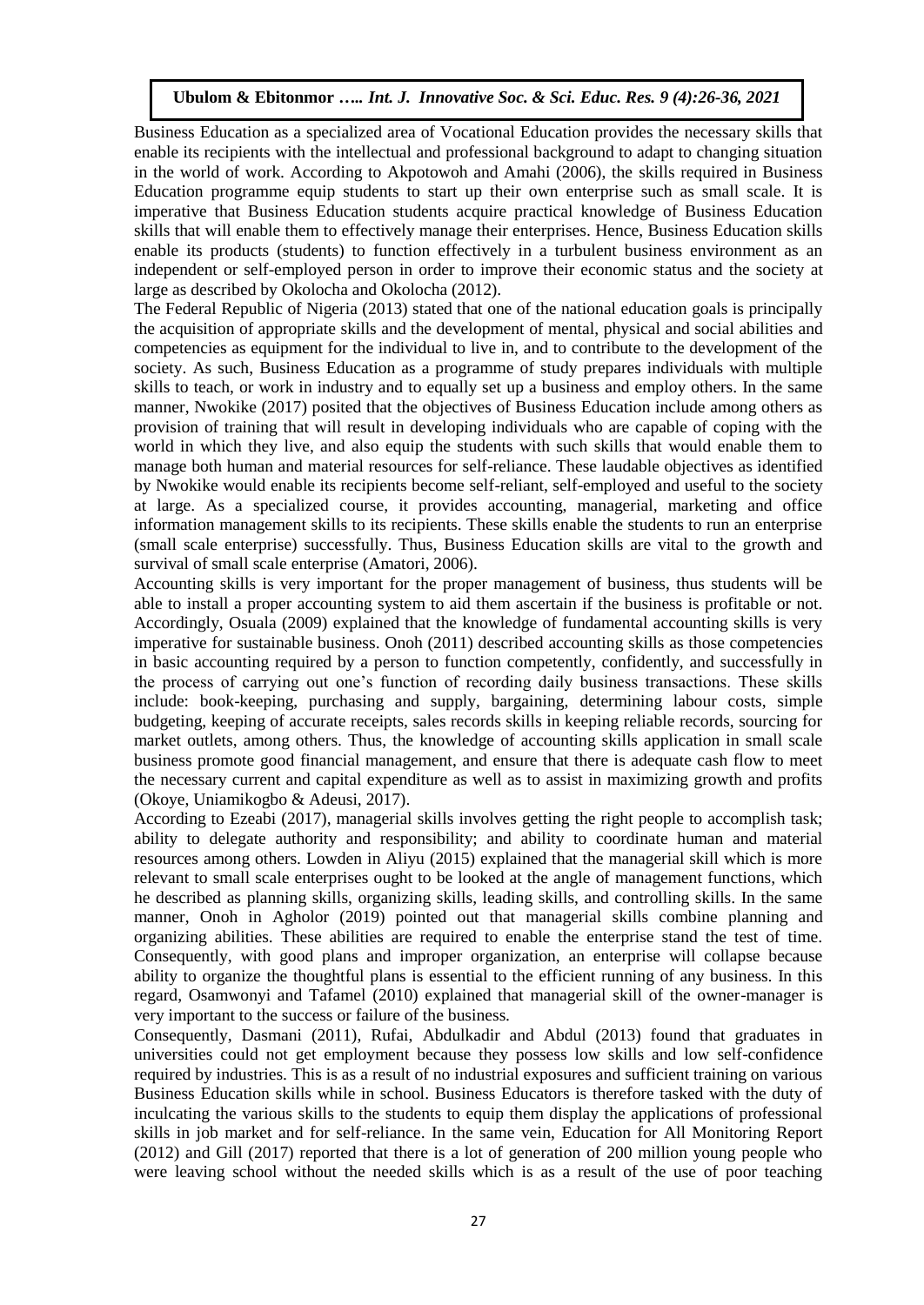methods which did not promote meaningful learning as students remain passive in the class waiting for knowledge to be poured into their brains. In this regard, Yinusa (2014) opined that the most appropriate teaching methods to adopt should be that which can motivate the students and sustain their interest in the course of instruction. Also, Azih and Wagbara (2018) emphasized that Business Educators should adopt modern instructional delivery methods like students grouping strategies and cooperative learning strategies to equip its recipients with relevant skills that would lead them to be self-employed.

Management of small scale enterprise is the capacity or potential to attain proposed results or goals which is dependent on the skills acquired in a formal setting. Thus, individuals will be able to manage its enterprise effectively when they are knowledgeable and skillful. The skills therefore are important as it aid to generate employment and stimulate private ownership (Nwokike, 2017). Accordingly, Okafor (2008) noted that there is potential in small scale businesses to create employment; reduce underemployment and poverty; utilize local raw materials output; expansion and transformation of indigenous technology among others. In the same vein, Onuoha in Duruaku and Njoku (2013) noted that small scale businesses employed about 30 percent of the entire labour force.

Okoro and Dajur (2011) viewed small scale enterprise to be a firm that is managed by its owner and relatively small in size and without complexity in its nature of operations. Small scale businesses in Nigeria can be in the form of manufacturing/constructive industry (small scale industry), small scale farming, and service enterprises which play significant roles and constitute the very basis for mobilizing and utilizing domestic savings and dormant resources.

The skills required for operating a business enterprise such as small scale business are needed for the business to succeed in the competitive market. Hence, skills are practical activities which make one employable, self-reliant and relevant to the society. Okoli in Ezenwafor and Olaniyi (2017) is of the view that individuals must possess various skills that are necessary to enable them start their own enterprises, market the products or services and manage it effectively. On this basis of acquiring various skills, Nwokike (2017) noted that Business Education provides such platform which she stated that "Business Education has the capacity to make the recipient self-reliant if they are exposed to the relevant Business Education skills". In the context of this study, Business Education skills is described as the knowledge and abilities that will enable students to manage its enterprise effectively, stimulate creativity and transform ideas into practical and economic activities for sustainable livelihood. These skills include: accounting skills, management skills, marketing skills and office and information management skills, among others to manage an enterprise (small scale) effectively. Based on the foregoing, the researcher is motivated to carry out an empirical study on perceived skills required for management of small scale enterprises among Business Education undergraduates of Rivers State Universities.

Accounting is an area of study that equips recipients with knowledge, skills and attitude necessary for efficient financial calculation required for occupational competence, and economic activities of an organization. Accounting is described as the "language of business" meaning that accounting is the information system that measures business activity, processes the data into reports and communicates the results to decision makers (Horngren & Harrison, 2007). Oladele (2009) stated that accounting involves the maintenance of an organization's financial records of revenue and expenditure, as well as accounting for the flow of funds into and out of an organization. Accounting is a dynamic subject, its scope and area of operation has been keeping pace with the changes in socio-economic activities and such requires skills and competency by its users to be able to maintain and keep accurate records (Brown, 2019). Thus, accounting skills has been specified as a contributor to a successful business performance and as such small business owners are instructed to embark on capacity building in accounting skill in the area of financial management, reporting and recordkeeping.

The essence of accounting skills is to aid the students identify and solve problems using critical and creative thinking (McMullan & Long, 2003). Critical thinking involves logical thinking, reasoning skills such as comparison, sorting, classification, patterning, deductive and inductive reasoning, forecasting, planning, hypothesizing, and critiquing, while creative thinking involves creating something new or original. Thus, the business owner establishes his or her presence through the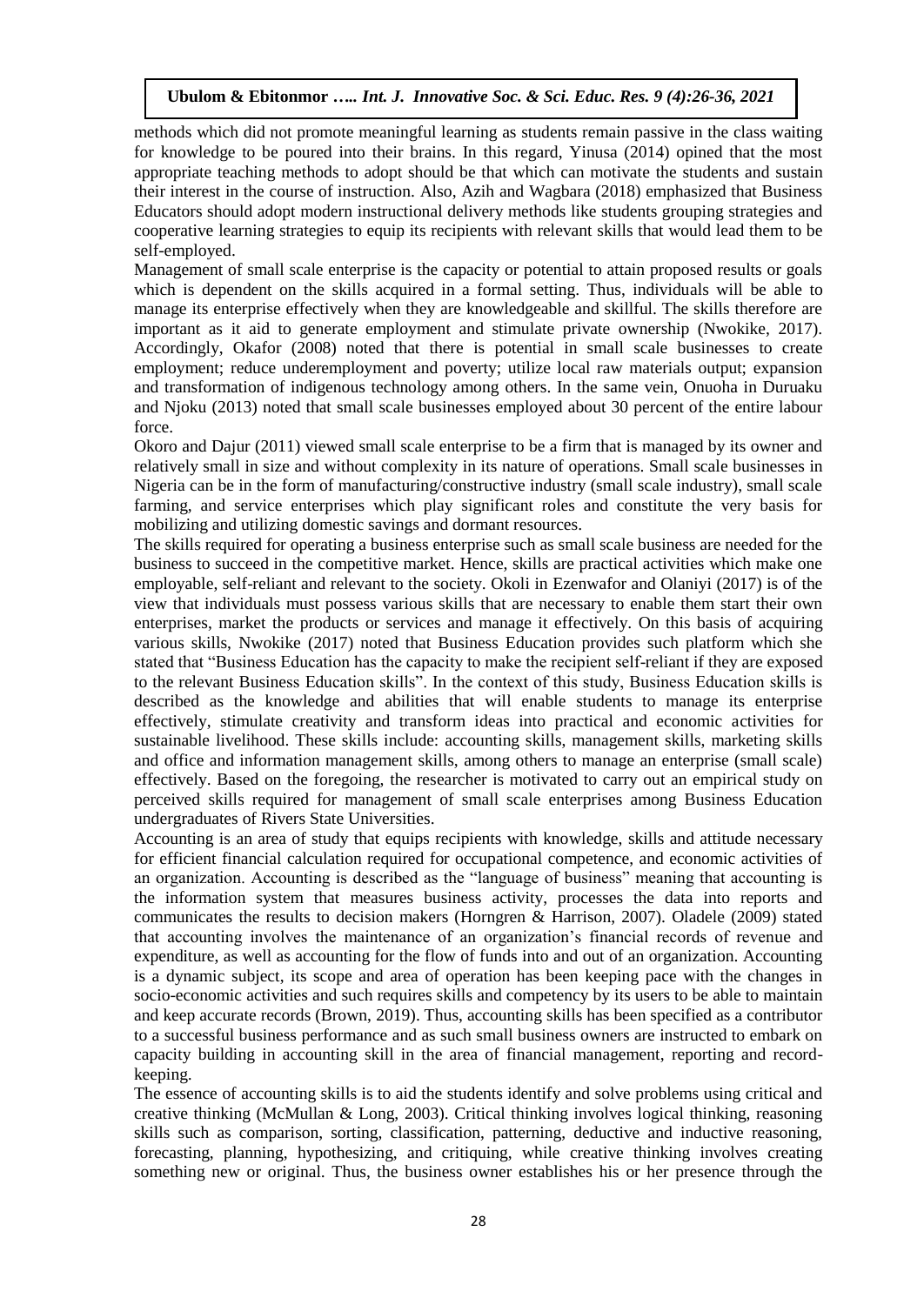formation of a small scale enterprise by acquiring accounting skills which is of great importance to the development and proper management of small scale enterprises (McMullan & Long, 2003). On this basis, Osuala (2009) noted that the knowledge of fundamental accounting skills is very imperative for sustainable business. In the same vein, Okoye, Uniamikogbo and Adeusi (2017), asserted that for an individual not to be out of business, accounting skills is essential to enable him or her contribute meaningfully to the growth and development of the nation's economy. It is thus, a potent tool for promoting financial prudence and business success as explained by Ibrahim (2017). The non-possession of these fundamental accounting skills by small scale owners, therefore, constitutes a problem such that, the chances of survival of the business are slim and the probability of imminent failure/collapse become high (Osuala, 2009). In the same vein, Adamu (2009), observed that the inability of some small scale owners to keep financial records negatively affect the growth of their businesses and inability to secure loans from financial institutions and determination of cost and profit. Also, Aremu and Adeyemi (2011) noted that the inadequacy and ineffectiveness of accounting skills and processes have been responsible for untimely collapse of small scale enterprise. Rasak (2012) emphasized that without proper accounting skills, procedure and practice; the business cannot be effectively and successfully managed. Accordingly, Okoye, Uniamikogbo and Adeusi (2017) asserted that the lack of accounting skills for the management of small scale enterprise will affect the owner in such a way that he or she will no longer pay salaries of his or staff, cannot purchase raw materials as consumables, cannot replace equipment or materials and can no longer pay for other utility services. Hence, every individual who wants to operate and manage small scale enterprises effectively should strive to acquire and possess these fundamental skills.

According to Evbodaghe (2009), the accounting profession has been responsible for the spread of financial knowledge that helps business organizations develop the capacity to success. As indicated by Adegite (2010), the accounting profession speaks the language of business as it records all transactions of organizations that have monetary implications. Thus, accounting is that discipline that involves the systematic gathering, classification, recording, analysis, interpretation and transmission of information to assist users make economic decision. In the words of Akande (2011) "for any small scale enterprise to be successful, owners of business must possess appropriate accounting skills and abilities to run the business effectively".

Akpotowoh (2005) identified some of the accounting skills required for successful operation of a business enterprise to include: Knowledge of accounts; Knowledge of costing; Ability to interpret financial statement; Ability to acquire the skill of preparing financial statements; Ability to understand payroll and various deductions; Ability to know gross and net profit; Ability to know sources of funds; Ability to know how to obtain loans; A knowledge of federal, state and local government levies, taxes and regulations; and Acknowledge of factors involved in decision to grant loan by financial houses.

In the same vein, Onoh (2011) identified fundamental accounting skills as those competencies in basic accounting required by a person to function competently, confidently, and successfully in the process of carrying out one's function of recording daily business transactions. These include skills in book-keeping, purchasing and supply, bargaining, determining labour costs, simple budgeting, and keeping of accurate receipts, sales records skills in keeping reliable records, sourcing for market outlets, work in progress records, credit purchases, invoices, cheque payments, keeping customers' records and goods inventory. This implies that the acquisition of fundamental accounting skills will instill on small scale owners a favourable disposition to prudently manage their enterprises in the most profitable manner to achieve the maximum return on capital invested.

#### **Perception of Management Skills Required for the Management of Small Scale Enterprises**

Every business regardless of its size (small, medium or large) has to be effectively managed for it to survive, grow and remain sustainable. The result of managing a business effectively is dependent on the level of knowledge, experience and managerial skills of the business owner. Thus, for small scale enterprise to stay alive, management skills is the key (Kibuuka, 2015; Olamide & Adeyemi, 2016). Lowden in Aliyu (2015) explained that the managerial skill which is more relevant to small scale enterprises ought to be looked at the angle of management functions, which he described as: Planning skills - The skill of allocating resources and developing alternatives; Organizing skills -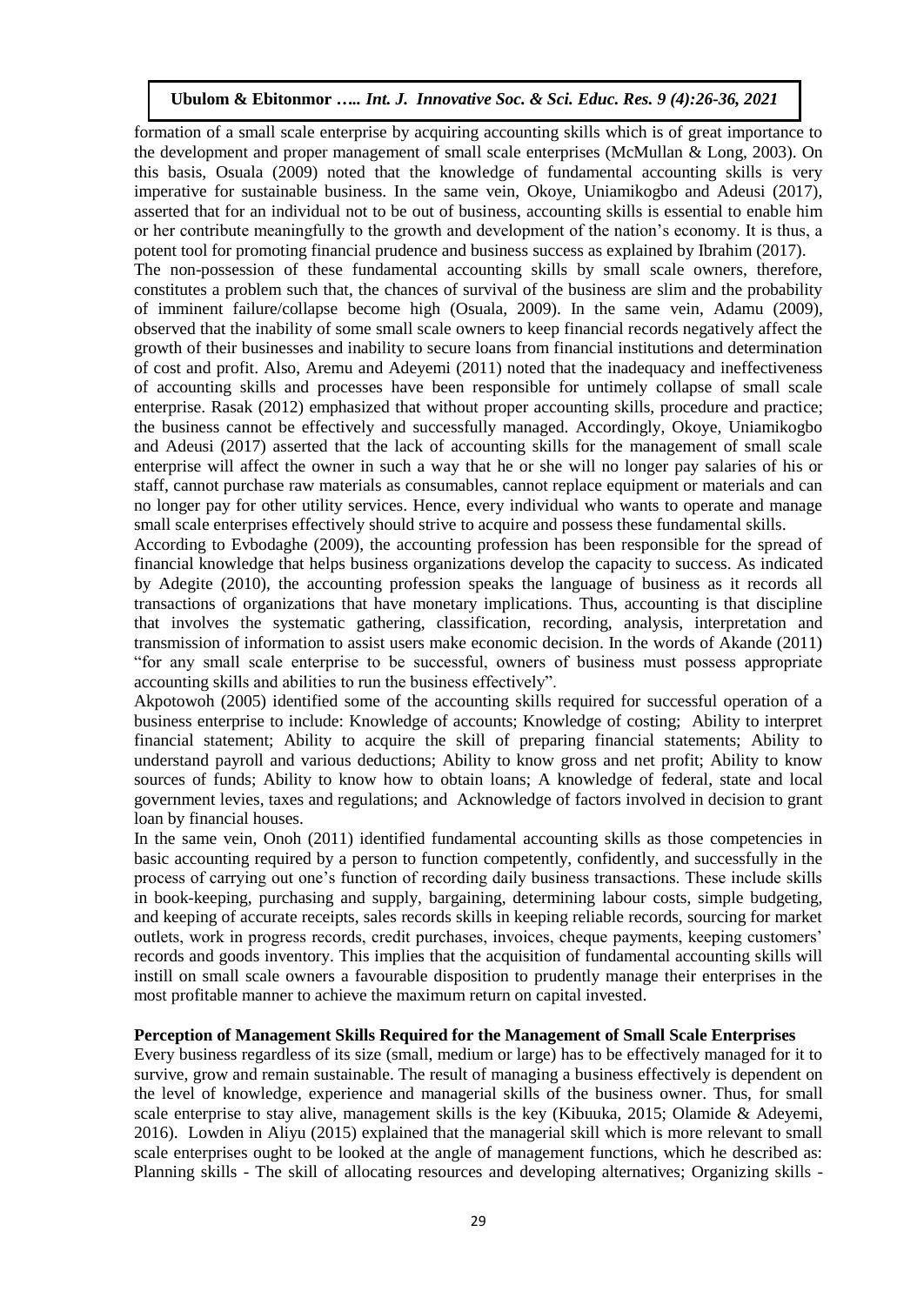Designing structure, coordinating parts, arranging delegation, and managing conflict and change in an organization; Leading skills-Implementing decisions, providing climate, forming communications, and developing personnel; and Controlling skills - Establishing standards, measuring performance, taking action and instigating self-control.

According to George and Jones (2001), managerial skill is described as the ability of a manager to perform managerial tasks and/or roles effectively and efficiently. Ezeabi (2017), managerial skills involves getting the right people to accomplish task; ability to delegate authority and responsibility; and ability to coordinate human and material resources among others. Supporting the view of Ezeabi, Kanter in Aliyu (2015) explained that managers have the fundamental duty to mobilize and motivate people to achieve collective goals by defining and communicating tasks, organizing the employees according to their tasks, and providing them an appropriate working environment. Luminita, Anica, Marioara, Daniel and Virgil (2019) summarized the definitions of managerial skills as:

- A set of characteristics that help individuals to achieve better results and to be successful;
- Characteristics needed to carry out the managerial processes necessary to obtain efficient results in the organization;
- Basic features for managerial efficiency;
- Characteristic attitudes of managers by means of which they manage to impose their own style, strategies, techniques, and tools in the organization.

To successfully manage an enterprise, Zuzana and Matej (2007) noted that basic knowledge and skills in management is needed. In this regard, Arul (2009) explained that these basic knowledge and skills are simply acquired than innate. As such, business owners ought to acquire managerial skills that will enable them direct the activities (business) of others and undertake responsibility to achieve objectives. According to Katz in Arul (2009), managers of business enterprise should acquire conceptual, human and technical skills as it revolves around managerial skill. To Katz, these skills highlighted aid the business owner to effectively manage his or her business and is significantly related to their success. Conceptual skills involve the ability of a manager to see the enterprise as a whole and ability to analyse and diagnose the situation, to distinguish between cause and effect (Mullins, 2002). Kunene (2008) asserted that conceptual skills involve recognizing how various functions of the organization depend on one another, and how changes in one part affect others. They extend to visualizing the relationship of the individual business to the industry, the community, and the political, social and economic forces of the nation as a whole. Accordingly, Kibuuka, (2015) explained that conceptual skills comprise of planning skills (goal setting, resource allocation and resource mobilisation) and organising skills (identification, grouping of workers, team building, departmentalisation and delegation).

Human skills refer to the abilities of managers to establish and maintain good contacts with subordinates, superiors, other managers, even with people outside the organization (Luminita, Anica, Marioara, Daniel & Virgil, 2019). Kibuuka (2015) views human skills as the ability to understand others, work with others, lead, motivate and control behaviour of others. To Zuzana and Matej (2007), human skills is also referred to as interpersonal skill which implies the skill of knowing how to lead people, where manager will have the abilities to motivate workers, solve work conflicts and work with people. Thus, developing these abilities allows managers to correctly identify and be sensitive to the needs and motivations of employees so they can avoid potential negative reactions of personnel to their actions and can determine its full involvement in meeting the organization's goals. Lastly, technical skills involve understanding and competence in a particular type of activity, especially one based on methods, processes, procedures, or techniques (Luminita, Anica, Marioara, Daniel & Virgil, 2019). In this regard, Zuzana and Matej (2007) emphasized that technical skills is not skill related to technology, such as skills of engineer rather, it represents the managerial skill of using methods like break even analysis in planning or ability to prepare for and structure work in an organization.

Moreso, Whetten and Cameron (2011) categorized managerial skills into three broad categories: (1) Personal skills (knowledge and self-development, management of time and stress, identifying, defining, and solving any problems creatively); (2) Interpersonal skills (conflict management,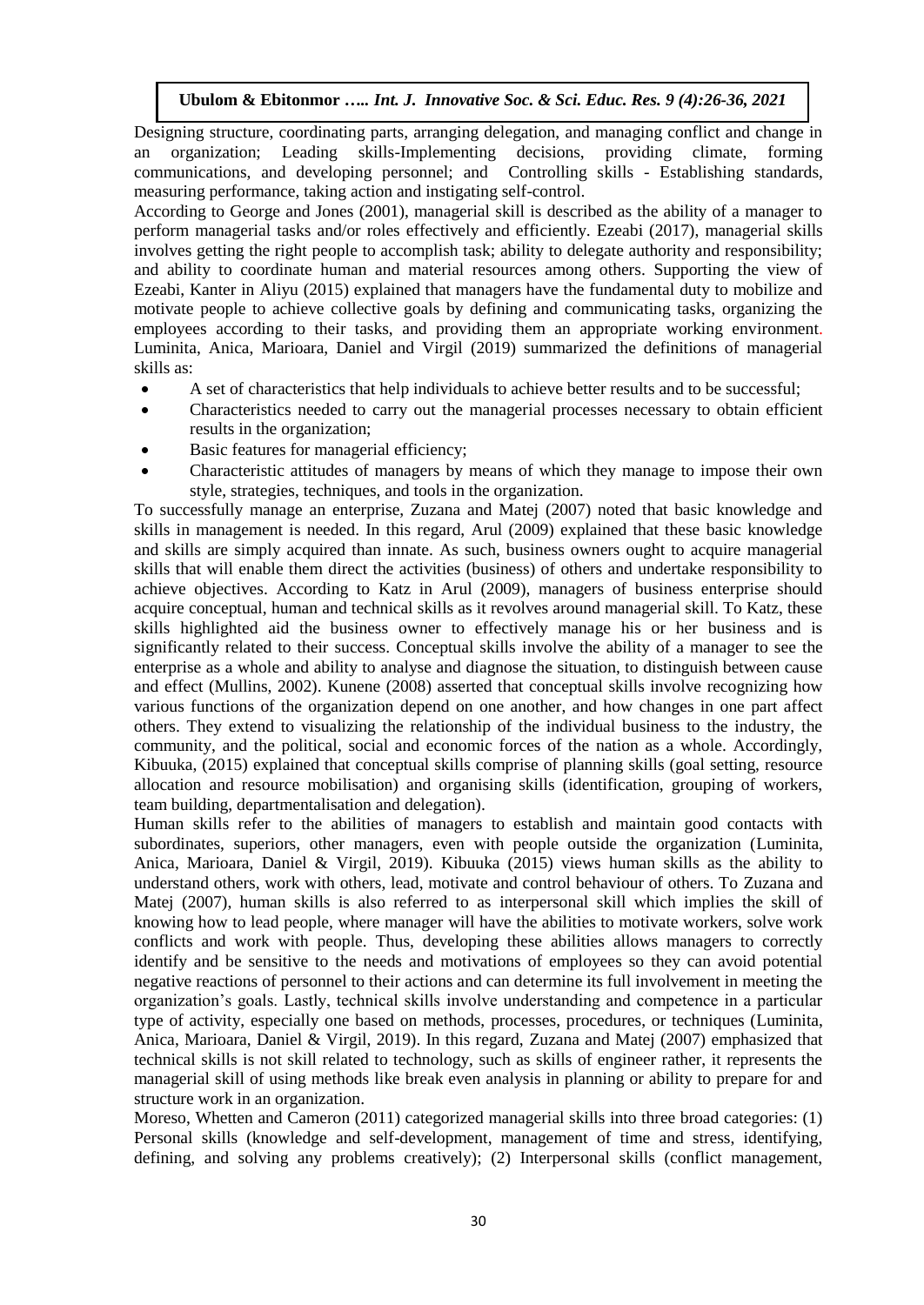motivating and influencing employees, supportive communication, gaining power and influence); and Group skills (creating effective teams, implementing positive changes, empowering employees, and delegating tasks). According to Papula in Zuzana and Matej (2007), the following personal abilities (skills) can predict the future efficiency and success of a manager; Creativity: ability to search and find new solutions; Intuition: be able to predict future development from own experience without analysis; Goal-oriented: be able to set real goals and respect the goal's hierarchy; Responsibility: sense for achieving set goals and objectives; Self-confidence: belief in own strength and ability to achieve goals; Initiative: an effort to look for new possibilities and solutions for reaching set goals; Independence: the courage to make decision based on own judgment; Cautiousness: be able to make decision under stress and unsure conditions; Scrupulosity: support social values and norms; Discipline: self-control and regulation of own behavior; Persistence: tenacity needed to overcome barrier when achieving goals; Optimism: orientation towards positive goals and things in connection with faith in success; Fantasy: creation of visions and imaginations about future

#### **Statement of Problem**

It has been observed that Business Education students lack the necessary skills such as accounting, management, marketing and office and information management skills among others for the effective management of small scale enterprise. It is believed that this kind of skills aforementioned will enable the students to become more productive and useful to themselves and the country at large after graduation. Thus, emphasize should be laid in inculcating Business Education skills to its products (students) else the ability to manage small scale enterprises will be ineffective. It is observed that most Business Education students lack the ability to manage small scale enterprises which lies on the following constraints: lack of accounting skills, managerial skills, marketing skills and office and information management skills among others. In this regard, students are seen surrounding private companies and government established enterprises in search of jobs that are extremely few in supply or even non-existent after leaving schools. With so many graduates in the labour market, employers look for evidence of skills which would make an individual stand out from the crowd. In this regard, employers have complained that so many graduates cannot keep simple financial records, take initiative, cannot communicate effectively, operate simple office machine, lack skills to work under pressure among others. As such, getting jobs or even starting, operating and managing their business enterprise seems difficult.

In the last decade there had been growing economic downturn in the country leading to a situation of drop in the capacity of government and corporate organizations to provide employment to graduates of institutions of higher learning. This has been the case with graduates of Business Education from higher institutions (Ibrahim, 2017). The situation has led to a paradigm shift from relying on government jobs to the acquisition of Business Education skills for self-reliance in terms of managing small scale enterprise effectively. On this basis, the researcher is delighted to carry out an empirical study on perceived skills required for management of small scale enterprises among Business Education undergraduates of Rivers State Universities.

#### **Purpose of the Study**

The purpose of the study was to investigate perceived skills required for management of small scale enterprises among Business Education undergraduates of Rivers State Universities. Specifically, the study sought to:

a. Investigate how Business Education undergraduates of Rivers State Universities perceive accounting skills required for the management of small scale enterprises.

b. Investigate how Business Education undergraduates of Rivers State Universities perceive management skills required for the management of small scale enterprises.

#### **Research Questions**

The following research questions guided the study:

- 2. How do Business Education undergraduates of Rivers State Universities perceive accounting skills required for the management of small scale enterprises?
- 3. How do Business Education undergraduates of Rivers State Universities perceive management skills required for the management of small scale enterprises?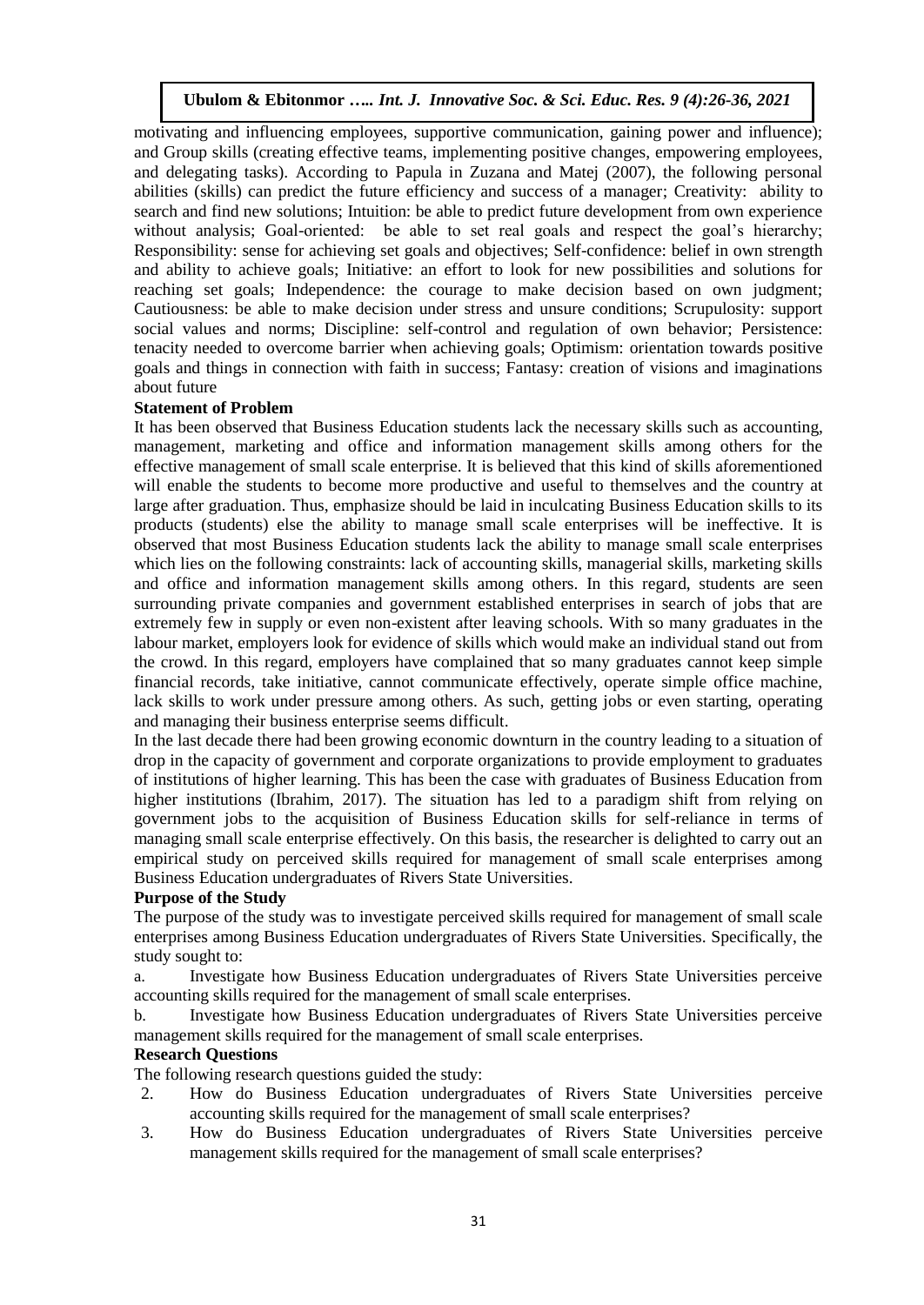# **Hypotheses**

The following null hypotheses formulated were tested at 0.05 level of significance:

- 1. There is no significant difference in the mean ratings of Business Education undergraduates in Rivers State University and Ignatius Ajuru University of Education on the perception of accounting skills required for the management of small scale enterprises.
- 2. There is no significant difference in the mean ratings of Business Education undergraduates in Rivers State University and Ignatius Ajuru University of Education on the perception of management skills required for the management of small scale enterprises.

# **METHODS**

A descriptive survey research design was adopted in the study. The population of the study comprised of 656 Business Education Students in Rivers State Universities. A sample size of 328 was used in the study. Two purposes of the study, two research questions and two hypotheses guided the study. A structured questionnaire titled "Questionnaire on perceived skills required for management of small scale enterprise among Business Education Undergraduates of Rivers State Universities" was used in collecting the data for the study. Mean and stand deviation was used in analyzing the responses of the respondents while z-test was used to test the hypotheses formulated in the study at 0.05 level of significance.

# **RESULTS**

**Research Question 1:** *How do Business Education undergraduates of Rivers State Universities perceive accounting skills required for the management of small scale enterprises?*

|          | <b>Scale Enterprises in Rivers State Universities</b> |             |                                   | $N = 328$  |             |                 |                |  |
|----------|-------------------------------------------------------|-------------|-----------------------------------|------------|-------------|-----------------|----------------|--|
| S/N      | <b>Statements</b>                                     |             | <b>RSU</b>                        |            | <b>IAUE</b> |                 |                |  |
| $\bf{0}$ |                                                       |             | $(n = 94)$                        |            |             | $(n = 234)$     |                |  |
|          |                                                       | $\bar{x}_1$ | SD <sub>1</sub><br><b>Remarks</b> |            | $\bar{x}$   | SD <sub>2</sub> | <b>Remarks</b> |  |
|          |                                                       |             |                                   |            |             |                 |                |  |
| 1.       | To keep accurate financial records and                | 3.67        |                                   | Highly     | 3.68        | 0.47            | Highly         |  |
|          | interpret financial statements                        |             |                                   | Perceived  |             |                 | Perceived      |  |
|          |                                                       |             | 0.47                              |            |             |                 |                |  |
| 2.       | To source for and obtain loans from                   | 3.37        |                                   | Moderately | 3.43        | 0.49            | Moderately     |  |
|          | financial institutions                                |             | 0.65                              | Perceived  |             |                 | Perceived      |  |
| 3.       | To determine cost and profit of an                    | 3.74        |                                   | Highly     | 3.63        | 0.48            | Highly         |  |
|          | enterprise                                            |             |                                   | Perceived  |             |                 | Perceived      |  |
|          |                                                       |             | 0.44                              |            |             |                 |                |  |
| 4.       | Ability to reduce operating expenses of               | 3.18        |                                   | Moderately | 3.12        | 0.79            | Moderately     |  |
|          | an enterprise                                         |             | 0.79                              | Perceived  |             |                 | Perceived      |  |
| 5.       | To purchase raw materials and equipment               | 3.60        |                                   | Highly     | 3.50        | 0.50            | Moderately     |  |
|          | for an enterprise                                     |             |                                   | Perceived  |             |                 | Perceived      |  |
|          |                                                       |             | 0.57                              |            |             |                 |                |  |
| 6.       | To understand payroll and various                     | 3.29        | 0.77                              | Moderately | 3.30        | 0.42            | Moderately     |  |
|          | deductions for payment of salary                      |             |                                   | Perceived  |             |                 | Perceived      |  |
| 7.       | To prepare annually or quarterly budget               | 2.49        |                                   | Lowly      | 2.47        | 1.12            | Lowly          |  |
|          | for an enterprise                                     |             | 1.13                              | Perceived  |             |                 | Perceived      |  |
| 8.       | A good knowledge of government                        | 3.40        | 0.64                              | Moderately | 3.45        | 0.50            | Moderately     |  |
|          | regulations as regards to operating an                |             |                                   | Perceived  |             |                 | Perceived      |  |
|          | enterprise                                            |             |                                   |            |             |                 |                |  |
|          | <b>Total Mean/Std. Dev.=</b>                          | 26.71       | 5.46                              |            | 26.58       | 4.77            |                |  |
| $\sim$   | <b>Grand Mean/Std. Dev.=</b><br><b>P</b> . 110<br>AA  | 3.34        | 0.68                              |            | 3.32        | 0.60            |                |  |

**Table 1: Perception of Accounting Skills Required for the Management of Small**

# **Source: Field Survey, 2020**

The analysis in Table 1 shows Business Education undergraduates' perception of accounting skills required for the management of small scale enterprises. The grand mean scores of 3.34 and 3.32 with standard deviations of 0.68 and 0.60 respectively for Business Education undergraduates in Rivers State University and Ignatius Ajuru University of Education shows that the respondents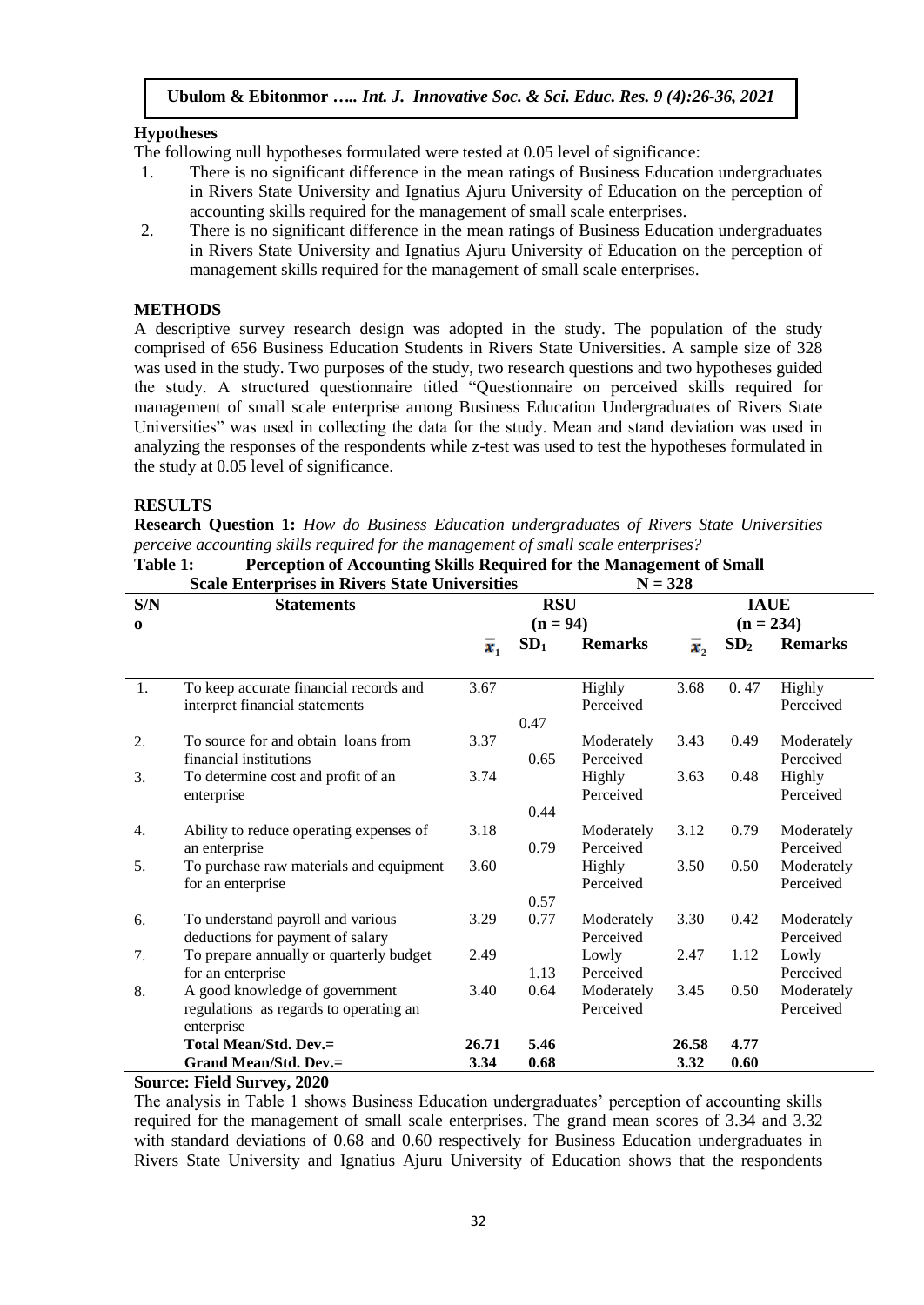moderately perceived that accounting skills is required for the management of small scale enterprises.

**Research Question 2:** *How do Business Education undergraduates of Rivers State Universities perceive management skills required for the management of small scale enterprises?*

|          | <b>Scale Enterprises in Rivers State Universities</b>                                            |             | $N = 328$       |                         |             |                 |                         |  |
|----------|--------------------------------------------------------------------------------------------------|-------------|-----------------|-------------------------|-------------|-----------------|-------------------------|--|
| S/N      | <b>Statements</b>                                                                                |             | <b>RSU</b>      |                         | <b>IAUE</b> |                 |                         |  |
| $\bf{0}$ |                                                                                                  |             | $(n = 94)$      |                         | $(n = 234)$ |                 |                         |  |
|          |                                                                                                  | $\bar{x}_1$ | SD <sub>1</sub> | <b>Remarks</b>          | ī,          | SD <sub>2</sub> | <b>Remarks</b>          |  |
| 9.       | Ability to coordinate both human and<br>material resources                                       | 3.52        | 0.61            | Highly<br>Perceived     | 3.54        | 0.61            | Highly<br>Perceived     |  |
| 10.      | Ability to take decision in line with<br>business objectives                                     | 3.12        | 0.91            | Moderately<br>Perceived | 3.06        | 0.92            | Moderately<br>Perceived |  |
| 11.      | Ability to implement decisions taken to<br>achieve business objectives                           | 3.16        | 0.95            | Moderately<br>Perceived | 3.12        | 0.79            | Moderately<br>Perceived |  |
| 12.      | Developing alternatives that will keep the<br>business afloat                                    | 3.19        | 0.99            | Moderately<br>Perceived | 3.15        | 0.83            | Moderately<br>Perceived |  |
| 13.      | Providing an appropriate working<br>environment that befits the type of<br>business in operation | 3.34        | 0.74            | Moderately<br>Perceived | 3.23        | 0.65            | Moderately<br>Perceived |  |
| 14.      | Ability to maintain good contacts with<br>customers                                              | 3.68        |                 | Highly<br>Perceived     | 3.50        | 0.50            | Highly<br>Perceived     |  |
| 15.      | Ability to solve problems creatively                                                             | 2.28        | 0.55<br>1.71    | Lowly<br>Perceived      | 2.21        | 1.13            | Lowly<br>Perceived      |  |
|          | <b>Total Mean/Std. Dev.=</b>                                                                     | 22.28       | 6.46            |                         | 21.18       | 5.43            |                         |  |
|          | <b>Grand Mean/Std. Dev.=</b>                                                                     | 3.18        | 0.92            |                         | 3.12        | 0.78            |                         |  |
|          | <b>Source: Field Survey, 2020</b>                                                                |             |                 |                         |             |                 |                         |  |

**Table 2:Perception of Management Skills Required for the Management of Small**

The analysis in Table 2 shows item-by-item analyses of responses on undergraduate perception of management skills required for the management of small scale enterprise. The analyses reveal that respondents from both institutions highly perceived ability to coordinate both human and material resources as a managerial skill required for small scale enterprise with mean responses of 3.52 and 3.54 respectively. It also reveals that respondents from both institutions lowly perceived ability to solve problems creatively as a management skill required for small scale enterprises. The grand mean scores of 3.18 and 3.12 with standard deviations of 0.92 and 0.78 respectively for Business Education undergraduates in Rivers State University and Ignatius Ajuru University of Education shows that the respondents moderately perceived on how management skills is required for the management of small scale enterprises.

#### **Hypotheses**

**Hypothesis 1:** There is no significant difference in the mean ratings of Business Education undergraduates in Rivers State University and Ignatius Ajuru University of Education on the perception of accounting skills required for the management of small scale enterprises.

**Table 3: z-test of Difference between RSU and IAUE Business Education**

|                                  | Undergraduates on the Perception of Accounting Skills required for the |
|----------------------------------|------------------------------------------------------------------------|
| <b>Management of Small Scale</b> | <b>Enterprises</b>                                                     |

| widnesthicht of bhian beare<br><b>LAULT PLASS</b> |     |      |      |     |      |                    |           |                 |  |
|---------------------------------------------------|-----|------|------|-----|------|--------------------|-----------|-----------------|--|
| <b>Respondents</b>                                |     |      | SD   | DF  |      | $Z$ - $_{\rm CAL}$ | $Z$ -CRIT | <b>Decision</b> |  |
| RSU                                               | 94  | 3.34 | 0.68 |     |      |                    |           |                 |  |
|                                                   |     |      |      | 326 | 0.05 | 0.25               | .96       | Accepted        |  |
| <b>IAUE</b>                                       | 234 | 3.32 | 0.60 |     |      |                    |           |                 |  |
| Source: Field Survey 2020                         |     |      |      |     |      |                    |           |                 |  |

**Source: Field Survey, 2020**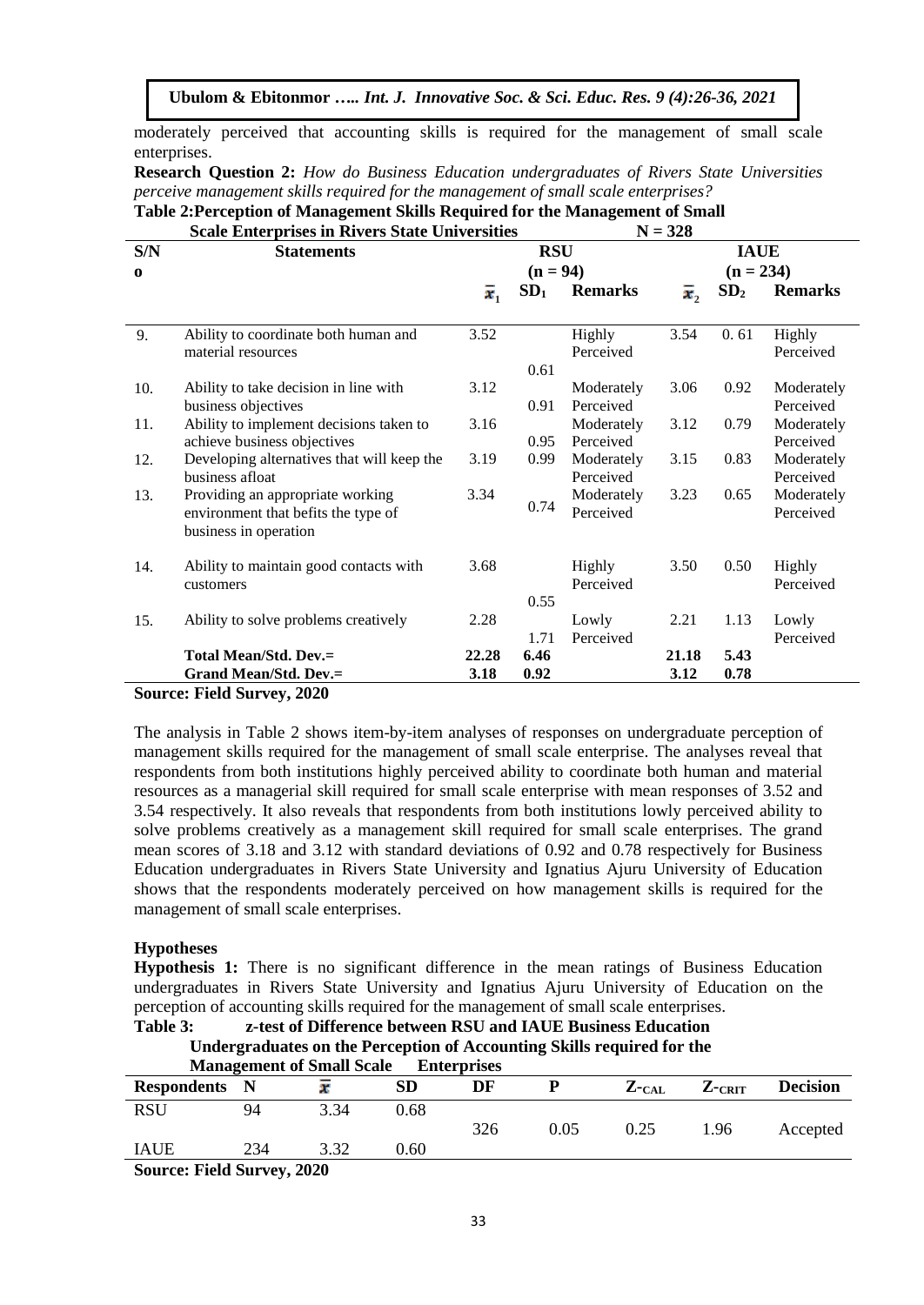Table 3 showed that z-cal value of 0.25 was less than z-critical value of 1.96 at 0.05 level of significance; hence the null hypothesis of no significant difference in the mean ratings of Business Education undergraduates in RSU and IAUE on the perception of accounting skills required for the management of small scale enterprises was accepted. This implies that Business Education undergraduates in Rivers State University and Ignatius Ajuru University of Education perceived accounting skills as required for the management of small scale enterprises.

**Hypothesis 2:** There is no significant difference in the mean ratings of Business Education undergraduates in Rivers State University and Ignatius Ajuru University of Education on the perception of management skills required for the management of small scale enterprises.

| Undergraduates on the Perception of Management Skills required for the<br><b>Management of Small Scale</b><br><b>Enterprises</b> |     |      |      |     |      |      |      |          |  |
|----------------------------------------------------------------------------------------------------------------------------------|-----|------|------|-----|------|------|------|----------|--|
|                                                                                                                                  |     |      |      |     |      |      |      |          |  |
| <b>RSU</b>                                                                                                                       | 94  | 3.18 | 0.92 |     |      |      |      |          |  |
|                                                                                                                                  |     |      |      | 326 | 0.05 | 0.56 | 1.96 | Accepted |  |
| <b>IAUE</b>                                                                                                                      | 234 | 3.12 | 0.78 |     |      |      |      |          |  |
| <b>Source: Field Survey, 2020</b>                                                                                                |     |      |      |     |      |      |      |          |  |

# **Table 4: z-test of Difference between RSU and IAUE Business Education**

# Table 4 showed that z-cal value of 0.56 was less than z-critical value of 1.96 at 0.05 level of significance; hence the null hypothesis of no significant difference in the mean ratings of Business Education undergraduates in RSU and IAUE on the perception of management skills required for the management of small scale enterprises was accepted. This implies that management skills are required for the management of small scale enterprises.

# **DISCUSSION OF FINDINGS**

#### The findings of the study were discussed under each research question as raised in chapter one. **Perception of Accounting Skills Required for the Management of Small Scale Enterprises in Rivers State Universities**

The data collated from research question one showed that Business Education undergraduates of Rivers State Universities moderately perceived accounting skills as a requirement for the management of small scale enterprises. This was in agreement with Osuala (2009) who noted that the knowledge of fundamental accounting skills is very imperative for sustainable business. Agreeing with Osuala's view on the positive effect of accounting skills, Onoh (2011) posited that small scale owners will prudently manage their enterprises in the most profitable manner to achieve the maximum return on capital invested. Supporting the opinions of Osuala and Onoh, Okoye, Uniamikogbo and Adeusi (2017) asserted that accounting skills will promote in Business Education students good financial management, which is aimed at ensuring that there is adequate cash on hand to meet the necessary current and capital expenditures as well as to assist in maximizing growth and profits of small scale enterprise. Based on the views of Osuala and Onoh, Okoye, Uniamikogbo and Adeusi (2017), Ibrahim (2017) posited that accounting skills is a potent tool for promoting financial prudence and business success. Consequently, the view of Rasak (2012) shows the importance of inculcating accounting skills to Business Education students in Rivers State Universities; emphasizing that without proper accounting skills, procedure and practice, running and managing a small scale business cannot be successful. Also, supporting Rasak's view, Okoye, Uniamikogbo and Adeusi (2017) asserted that the lack of accounting skills for the management of small scale enterprise will affect the owner in such a way that he or she will no longer pay salaries of his or staff, cannot purchase raw materials as consumables, cannot replace equipment or materials and can no longer pay for other utility services.

Hypotheses one revealed that there is no significant difference in the mean ratings of Business Education students in RSU and IAUE on the perception of accounting skills required for the management of small scale enterprise. Based on the respondents view, the researcher is of the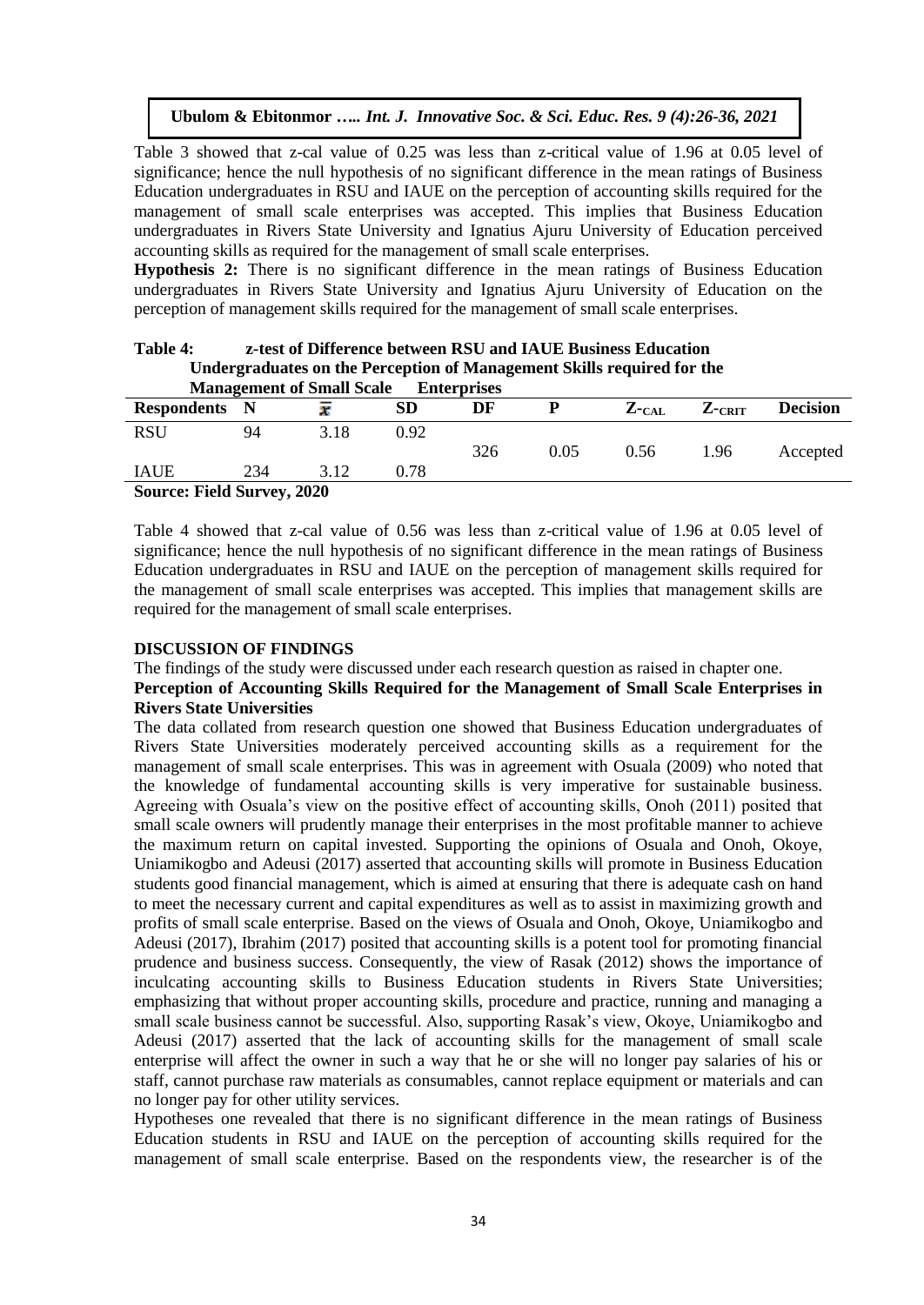opinion that individuals especially Business Education students should strive to acquire and possess accounting skills in order to operate and manage small scale enterprise effectively.

# **Perception of Management Skills Required for the Management of Small Scale Enterprises in Rivers State Universities**

Based on the result obtained in Table 2, it was discovered that management skills is required for the management of small scale enterprises as moderately perceived by Business Education undergraduates of Rivers State Universities. This finding is in line with the view of Arul (2009) who explained that management skills enable small scale owners to direct the activities in business and undertake responsibility to achieve objectives. Supporting Arul's view, Lowden in Aliyu (2015) highlighted that managerial skills is relevant for the effective management of small scale business when the owner is able to plan, organize, lead and control. In agreement with the view of Arul, Lowden in Aliyu, Kibuuka (2015), and Olamide and Adeyemi (2016), noted that for small scale enterprise to stay alive, management skills is the key. Based on Arul, Lowden in Aliyu, Kibuuka, Olamide and Adeyemi opinion, Ezeabi (2017) posited that with managerial skills the business owner will be able to get the right people to accomplish task, delegate authority and responsibility and coordinate human and material resources among others.

Hypotheses two revealed that there is no significant difference in the mean ratings of Business Education undergraduates in RSU and IAUE on the perception of management skills required for the management of small scale enterprise. Based on the respondents view, the researcher is of the opinion that management skills acquired should be practiced by small scale owners to achieve the aims and objectives of setting up the enterprise for positive results.

# **CONCLUSION**

Based on the findings of this study, the researcher concluded that the following skills acquired by Business Education undergraduates such as accounting skills, management skills, marketing skills, and office and information management skills is required for the management of small scale enterprises. The respondents' perception which is moderately perceived indicates that these skills are required for the management of small scale enterprise.

# **RECOMMENDATIONS**

The following recommendations are put forward by the researcher based on the findings of the study;

- 1. The SME Unit of the Ministry of Commerce and Industry in collaboration with Business Education department should constantly organize seminars, conferences and workshops to sensitize and orientate her students and Business Educators on development of various skills and updating of knowledge in the various options in Business Education in tandem with the management of small scale enterprise during and after graduation.
- 2. Excursions should be organized by Business Education department periodically for her students as to expose and relate theoretical knowledge with practical activities in the business environment.

#### **REFERENCES**

- Adegite, E. O. (2010). "Accounting, Accountability and National Development". *Nigerian Accountant*, 43(1), 56-64.
- Akande, O. O. (2011). Accounting skill as a performance Factor for Small Businesses in Nigeria. *Journal of Emerging Trends in Economics and Management Sciences (JEJEMS),* 2(5), 372-378.
- Akpotowoh, F. C. & Amahi, F. U. (2006). Perception of Business Teacher's Educators and Small Business Operators on Identified Critical Factors for a Successful Entrepreneur. *Business Education Journal*, 5(2), 72-81.
- Amatori, F. (2006). Entrepreneurship in Theory and History. *Business History Review*, 80(3), 615-617.
- Aremu, M. A. & Adeyemi, S. L. (2011). Small and medium scale enterprises as a survival strategy for employment generation in Nigeria. *Journal of Sustainable Development*. 4(1), 200 - 206.
- Arul, M. J. (2009). *Managerial Skills: A summary of Katz's HBR article*. Retrieved on 24th July, 2020 from <http://arulmj.tripod.com/mgrlskls.html>